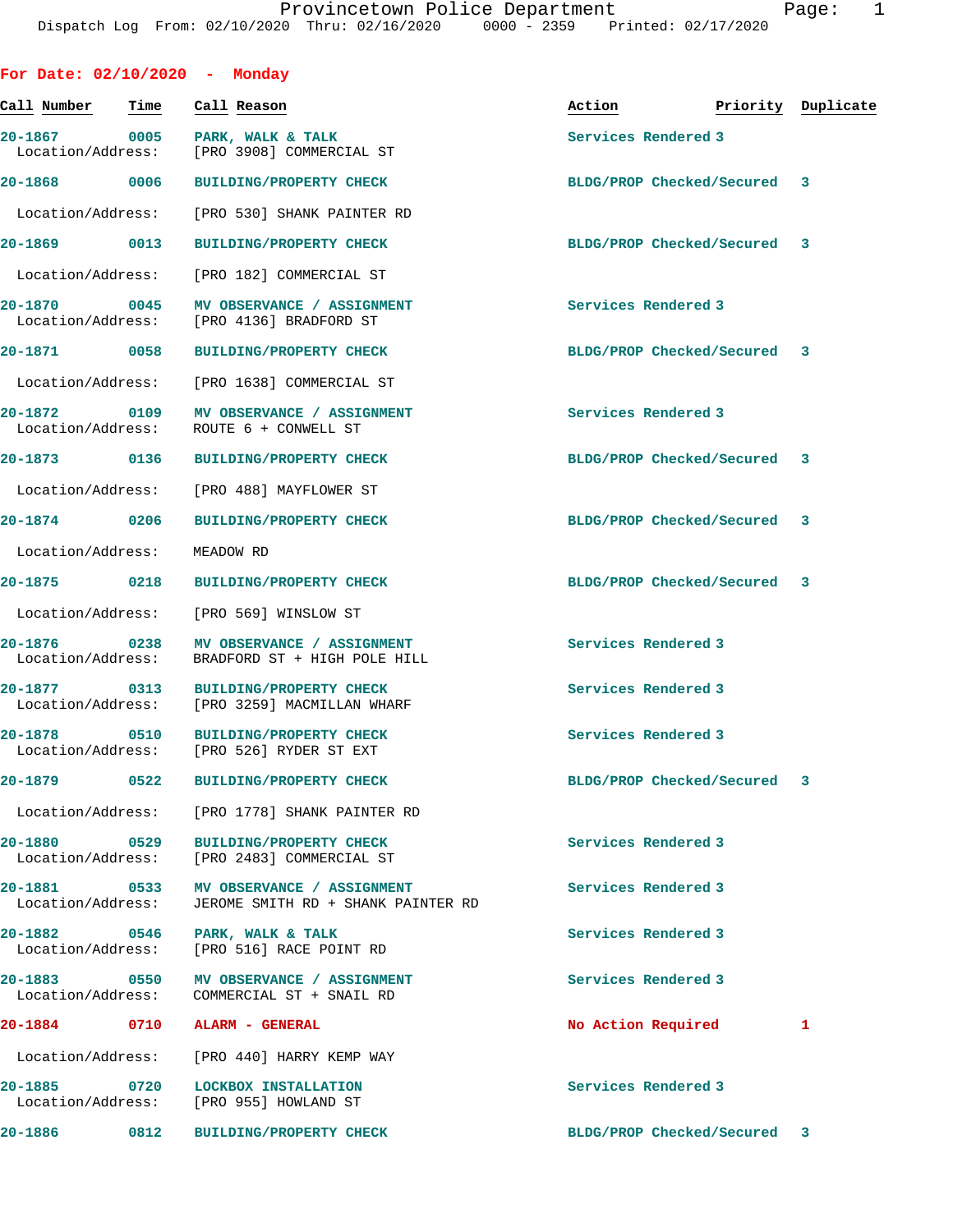Location/Address: [PRO 488] MAYFLOWER ST

20-1887 **0812** PARK, WALK & TALK **CONCLUST ASSESS** Services Rendered 3 Location/Address: [PRO 569] WINSLOW ST **20-1888 0823 MV OBSERVANCE / ASSIGNMENT Services Rendered 3**  Location/Address: [PRO 3430] COMMERCIAL ST **20-1889 0904 SERVICE CALL - POLICE Services Rendered 3**  [PRO 542] SHANK PAINTER RD **20-1892 1011 PARK, WALK & TALK Services Rendered 3**  Location/Address: [PRO 175] COMMERCIAL ST **20-1893 1011 HAZARDS Referred to Other Agency 2** Location/Address: [PRO 3458] COMMERCIAL ST 20-1894 1108 MV OBSERVANCE / ASSIGNMENT **120-1894** Services Rendered 3 Location/Address: [PRO 4136] BRADFORD ST **20-1895 1141 MV OBSERVANCE / ASSIGNMENT Services Rendered 3**  Location/Address: [PRO 3440] ROUTE 6 **20-1896** 1212 HAZARDS 120-1896 Services Rendered 2<br>
Location/Address: [PRO 3068] COMMERCIAL ST Location/Address: **20-1897 1255 MV STOP VERBAL WARNING 3**  Location/Address: [PRO 2521] ROUTE 6 **20-1898 1356 BUILDING/PROPERTY CHECK Services Rendered 3**  Location/Address: [PRO 2494] BRADFORD ST **20-1899 1400 BUILDING/PROPERTY CHECK Services Rendered 3**  Location/Address: [PRO 3430] COMMERCIAL ST **20-1900 1408 MEDICAL EMERGENCY Transported to Hospital 1** Location/Address: [PRO 2] ALDEN ST **20-1902 1424 CHILD SEAT COMPLAINT Services Rendered 2**  Location/Address: [PRO 488] MAYFLOWER ST 20-1904 1453 SERVICE CALL - POLICE **120 Services** Rendered 3 Location/Address: [PRO 569] WINSLOW ST **20-1905 1511 FOLLOW UP SPOKEN TO** 2<br> **2** Location/Address: [PRO 3222] ALDEN ST [PRO 3222] ALDEN ST Refer To Accident: 20-5-AC **20-1906 1515 MEDICAL EMERGENCY PATIENT REFUSAL 1**  Location/Address: [PRO 810] COMMERCIAL ST **20-1907 1534 BUILDING/PROPERTY CHECK BLDG/PROP Checked/Secured 3**

 Location/Address: [PRO 488] MAYFLOWER ST **20-1908 1558 BUILDING/PROPERTY CHECK BLDG/PROP Checked/Secured 3** Location/Address: [PRO 569] WINSLOW ST 20-1909 1603 PARK, WALK & TALK **Services Rendered 3**  Location/Address: [PRO 105] COMMERCIAL ST **20-1910 1622 SERVICE CALL - POLICE SPOKEN TO 3**  Location/Address: [PRO 3258] BRADFORD ST

**20-1911 1641 ALARM - GENERAL Services Rendered 1**  Location/Address: [PRO 3166] SHANK PAINTER RD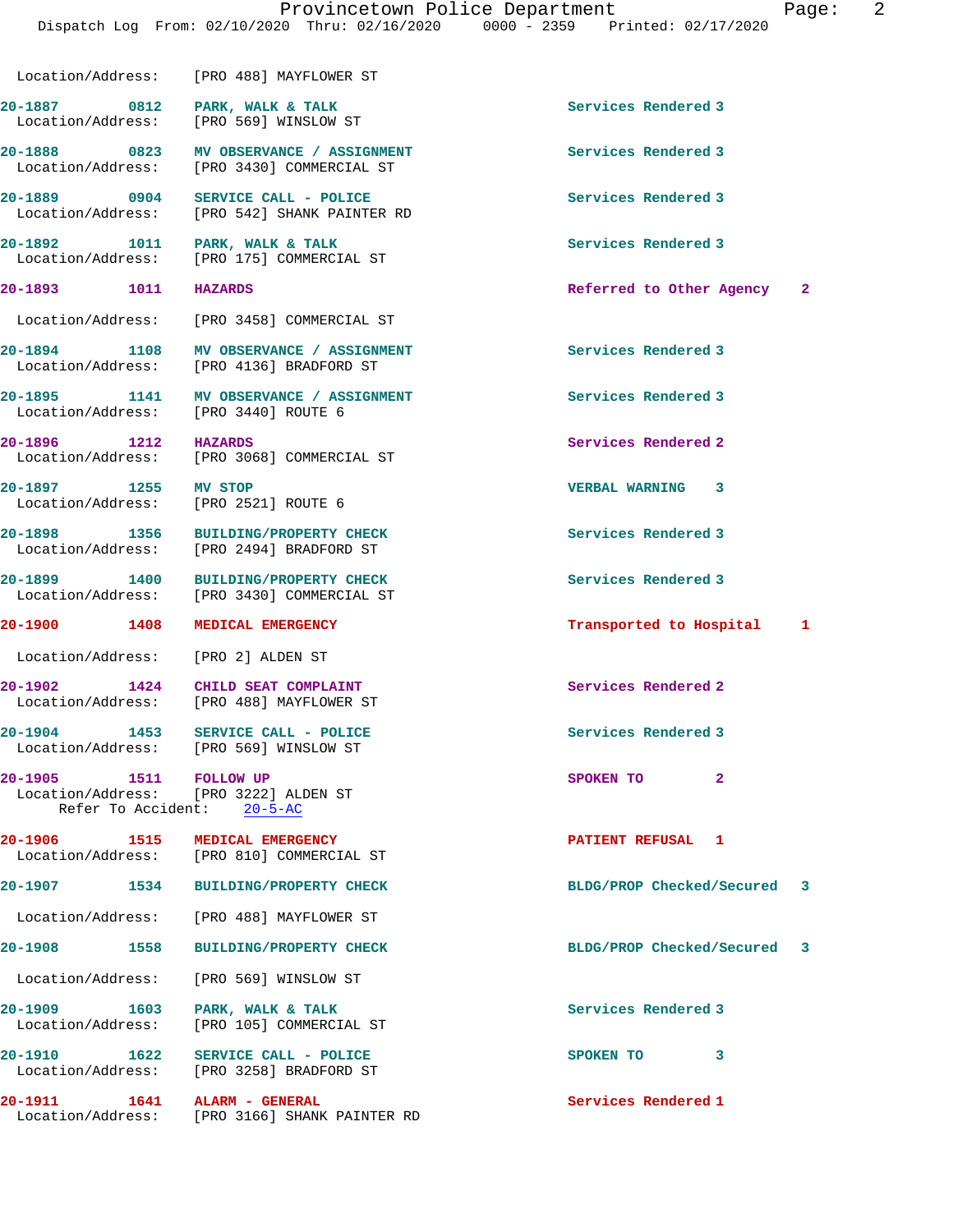**20-1912 1657 FIRE - OTHER Extinguished 1**  Location/Address: [PRO 1231] COMMERCIAL ST **20-1913 1716 ALARM - GENERAL False Alarm Weather (No Bill) 1**  Location/Address: [PRO 2576] COMMERCIAL ST **20-1914 1726 ALARM - GENERAL False Alarm Weather (No Bill) 1**  Location/Address: [PRO 284] COMMERCIAL ST **20-1915 1732 SERVICE CALL - POLICE SPOKEN TO 3**  Location/Address: [PRO 204] COMMERCIAL ST **20-1917 1743 BUILDING/PROPERTY CHECK Services Rendered 3**  Location/Address: [PRO 1778] SHANK PAINTER RD **20-1916 1754 ALARM - GENERAL Services Rendered 1**  Location/Address: [PRO 2018] COMMERCIAL ST **20-1918 1803 SERVICE CALL - POLICE Services Rendered 3**  Location/Address: [PRO 1585] NELSON AVE **20-1919 1810 BUILDING/PROPERTY CHECK BLDG/PROP Checked/Secured 3** Location/Address: [PRO 4157] COMMERCIAL ST **20-1920 1914 BUILDING/PROPERTY CHECK BLDG/PROP Checked/Secured 3** Location/Address: [PRO 1778] SHANK PAINTER RD **20-1921 2017 BUILDING/PROPERTY CHECK BLDG/PROP Checked/Secured 3** Location/Address: [PRO 488] MAYFLOWER ST **20-1922 2019 BUILDING/PROPERTY CHECK BLDG/PROP Checked/Secured 3** Location/Address: [PRO 569] WINSLOW ST 20-1923 2032 MV OBSERVANCE / ASSIGNMENT **Services Rendered 3**  Location/Address: SHANK PAINTER RD + BRADFORD ST **20-1924 2050 BUILDING/PROPERTY CHECK Services Rendered 3**  Location/Address: [PRO 3259] MACMILLAN WHARF **20-1925 2124 BUILDING/PROPERTY CHECK Services Rendered 3**  Location/Address: [PRO 2540] RACE POINT RD **20-1927 2356 BUILDING/PROPERTY CHECK Services Rendered 3**  Location/Address: [PRO 526] RYDER ST EXT

## **For Date: 02/11/2020 - Tuesday**

| $20 - 1928$                      | 0004 | MV STOP                                              | Citation / Warning Issued 3 |  |
|----------------------------------|------|------------------------------------------------------|-----------------------------|--|
| Location/Address:                |      | [PRO 2519] ROUTE 6                                   |                             |  |
| $20 - 1929$<br>Location/Address: | 0011 | <b>ASSIST CITIZEN</b><br>[PRO 542] SHANK PAINTER RD  | 3<br>SPOKEN TO              |  |
| $20 - 1930$                      | 0019 | <b>BUILDING/PROPERTY CHECK</b>                       | BLDG/PROP Checked/Secured 3 |  |
| Location/Address:                |      | [PRO 4157] COMMERCIAL ST                             |                             |  |
| $20 - 1931$<br>Location/Address: | 0052 | MV OBSERVANCE / ASSIGNMENT<br>ROUTE 6 + SNAIL RD     | Services Rendered 3         |  |
| $20 - 1932$<br>Location/Address: | 0108 | MV OBSERVANCE / ASSIGNMENT<br>[PRO 3004] BRADFORD ST | Services Rendered 3         |  |
|                                  |      |                                                      |                             |  |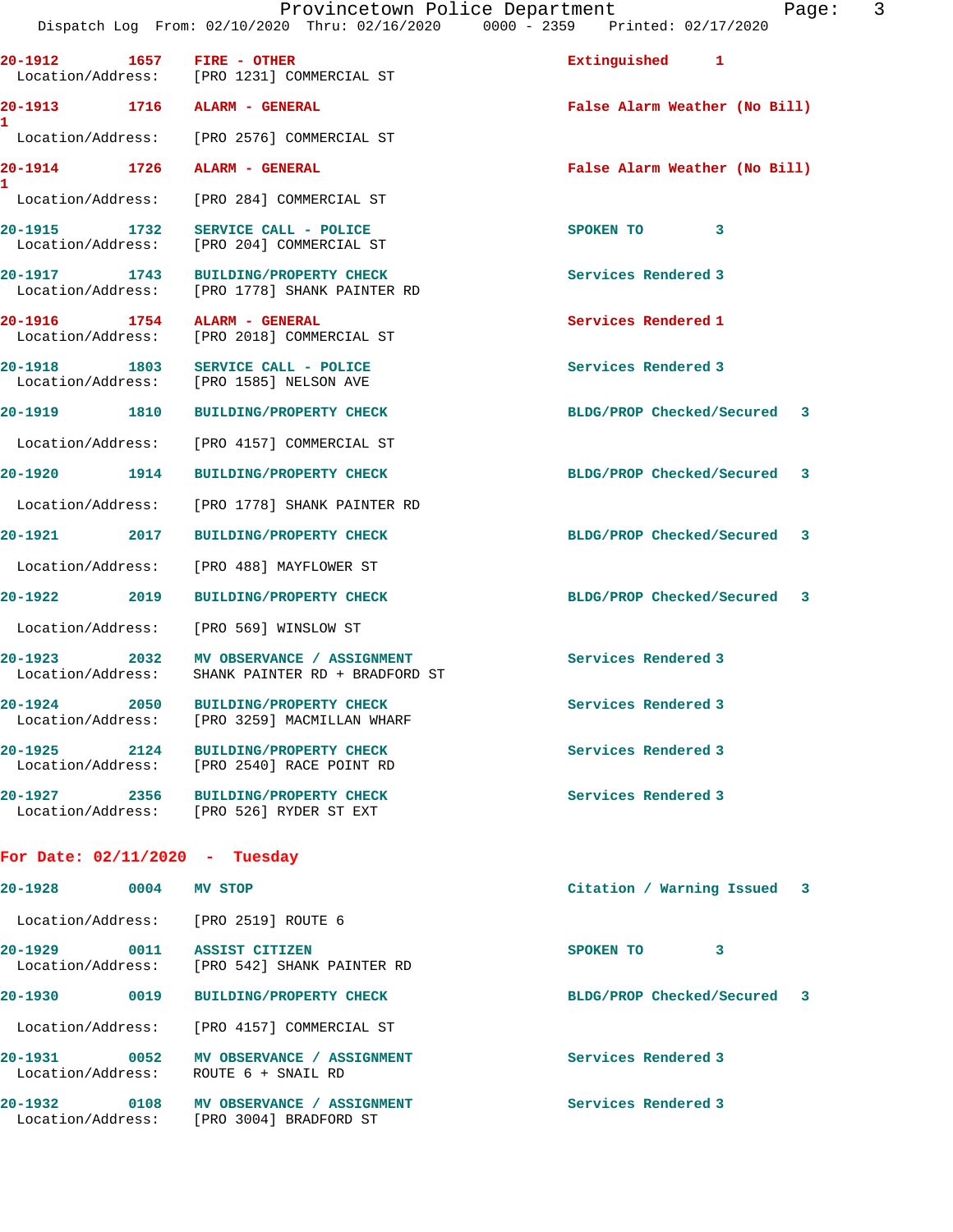Provincetown Police Department Fage: 4 Dispatch Log From: 02/10/2020 Thru: 02/16/2020 0000 - 2359 Printed: 02/17/2020 **20-1933 0145 BUILDING/PROPERTY CHECK BLDG/PROP Checked/Secured 3** Location/Address: [PRO 488] MAYFLOWER ST **20-1934 0148 BUILDING/PROPERTY CHECK BLDG/PROP Checked/Secured 3** Location/Address: [PRO 569] WINSLOW ST **20-1935 0239 BUILDING/PROPERTY CHECK Services Rendered 3**  Location/Address: [PRO 2490] PROVINCELANDS RD **20-1936 0521 BUILDING/PROPERTY CHECK BLDG/PROP Checked/Secured 3** Location/Address: MEADOW RD **20-1937 0538 BUILDING/PROPERTY CHECK Services Rendered 3**  Location/Address: [PRO 2483] COMMERCIAL ST **20-1938 0542 MV OBSERVANCE / ASSIGNMENT Services Rendered 3**  Location/Address: ROUTE 6 **20-1939 0553 MV OBSERVANCE / ASSIGNMENT Services Rendered 3**  Location/Address: BRADFORD ST + ANTHONY ST **20-1940** 0558 MEDICAL EMERGENCY **PATIENT REFUSAL 1**<br>
Location/Address: [PRO 943] HARRY KEMP WAY [PRO 943] HARRY KEMP WAY **20-1941 0809 PARK, WALK & TALK Services Rendered 3**  Location/Address: [PRO 569] WINSLOW ST 20-1942 0810 PARK, WALK & TALK **Services Rendered 3**  Location/Address: [PRO 488] MAYFLOWER ST **20-1943 0848 BUILDING/PROPERTY CHECK Services Rendered 3**  Location/Address: [PRO 3259] MACMILLAN WHARF **20-1945 0919 MV OBSERVANCE / ASSIGNMENT Services Rendered 3**  Location/Address: [PRO 539] SHANK PAINTER RD **20-1946 0924 MEDICAL EMERGENCY Transported to Hospital 1** Location/Address: [PRO 2436] CENTER ST **20-1947 0948 PARK, WALK & TALK Services Rendered 3**  Location/Address: [PRO 539] SHANK PAINTER RD **20-1948 1027 MV STOP Services Rendered 3**  BRADFORD ST + BANGS ST **20-1949 1058 MV OBSERVANCE / ASSIGNMENT Services Rendered 3**  Location/Address: CONWELL ST + ROUTE 6 **20-1950 1102 MV OBSERVANCE / ASSIGNMENT Services Rendered 3**  Location/Address: [PRO 3440] ROUTE 6 **20-1951 1153 BUILDING/PROPERTY CHECK Services Rendered 3**  [PRO 2540] RACE POINT RD **20-1952 1245 CAT SEARCH Services Rendered 2**  Location/Address: [PRO 3842] FISHBURN CT **20-1953 1349 MV STOP VERBAL WARNING 3**  [PRO 3259] MACMILLAN WHARF **20-1954 1356 INJURED GOOSE Referred to Other Agency 2** Location/Address: [PRO 2908] BRADFORD ST **20-1955 1437 PARK, WALK & TALK Services Rendered 3**  Location/Address: [PRO 569] WINSLOW ST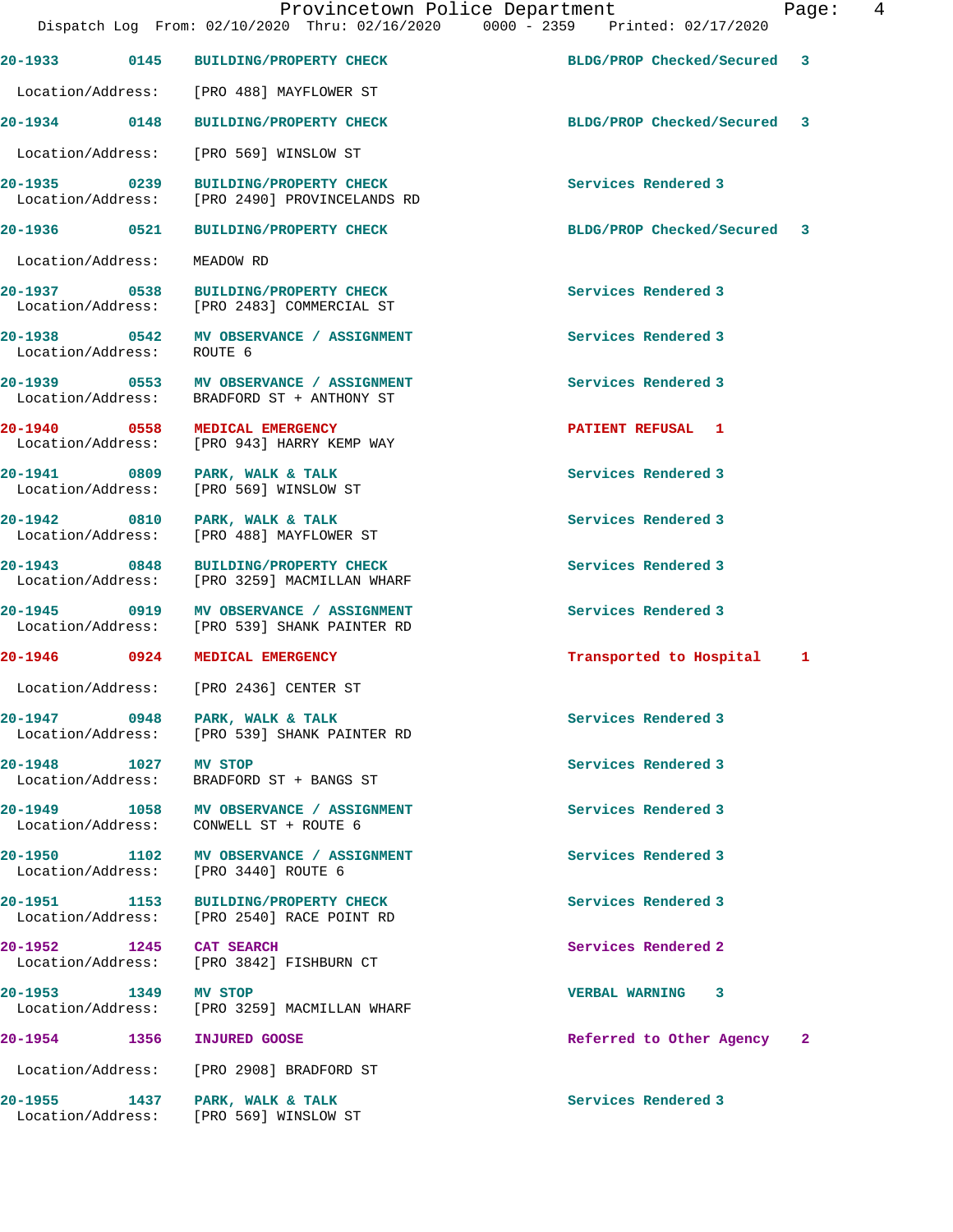|         | 20-1956 1536         | <b>BUILDING/PROPERTY CHECK</b><br>Location/Address: [PRO 3259] MACMILLAN WHARF                              | Services Rendered 3         |   |
|---------|----------------------|-------------------------------------------------------------------------------------------------------------|-----------------------------|---|
|         |                      | 20-1957 1551 MV OBSERVANCE / ASSIGNMENT<br>Location: [PRO 3431] LOPES SQUARE                                | Services Rendered 3         |   |
|         |                      | 20-1958 1604 PARK, WALK & TALK<br>Location/Address: [PRO 488] MAYFLOWER ST                                  | Services Rendered 3         |   |
|         |                      | 20-1959 1614 ALARM - FIRE<br>Location/Address: [PRO 3430] COMMERCIAL ST                                     | False Alarm 1               |   |
|         |                      | 20-1960 1636 ASSIST DEPARTMENT / MUTUAL AID<br>Location/Address: [PRO 2513] ROUTE 6                         | Could Not Locate 3          |   |
|         |                      | 20-1962 1643 KEEP THE PEACE<br>Location/Address: [PRO 810] COMMERCIAL ST                                    | Services Rendered 2         |   |
|         |                      | 20-1963 1707 PARK, WALK & TALK<br>Location/Address: [PRO 4157] COMMERCIAL ST<br>Refer To Field Int: 20-4-FI | Services Rendered 3         |   |
|         |                      | 20-1964 1804 MV OBSERVANCE / ASSIGNMENT<br>Location/Address: [PRO 4136] BRADFORD ST                         | Services Rendered 3         |   |
|         |                      | 20-1965 1805 MV OBSERVANCE / ASSIGNMENT<br>Location/Address: [PRO 3099] SHANK PAINTER RD                    | Services Rendered 3         |   |
|         | 20-1966 1813 MV STOP | Location/Address: BRADFORD ST + BREWSTER ST                                                                 | <b>VERBAL WARNING</b><br>3  |   |
|         | 20-1967 1818 MV STOP | Location/Address: DAGGETT LN                                                                                | VERBAL WARNING 3            |   |
|         |                      |                                                                                                             |                             |   |
|         | 20-1968 1825         | MEDICAL EMERGENCY                                                                                           | Transported to Hospital 1   |   |
|         |                      | Location/Address: [PRO 1952] COMMERCIAL ST                                                                  |                             |   |
|         | 20-1969 1957         | <b>BUILDING/PROPERTY CHECK</b><br>Location/Address: [PRO 488] MAYFLOWER ST                                  | Services Rendered 3         |   |
|         |                      | 20-1970 2010 BUILDING/PROPERTY CHECK                                                                        | BLDG/PROP Checked/Secured 3 |   |
|         |                      | Location/Address: [PRO 569] WINSLOW ST                                                                      |                             |   |
| 20-1971 | 2012                 | MV OBSERVANCE / ASSIGNMENT<br>Location/Address: HARRY KEMP WAY + AUNT SUKEYS WAY                            | Services Rendered 3         |   |
|         |                      | 20-1972 2019 SERVICE CALL - POLICE<br>Location/Address: [PRO 542] SHANK PAINTER RD                          | Services Rendered 3         |   |
|         | 20-1973 2110         | <b>BUILDING/PROPERTY CHECK</b>                                                                              | BLDG/PROP Checked/Secured 3 |   |
|         |                      | Location/Address: [PRO 2206] PILGRIMS LANDING                                                               |                             |   |
|         | 20-1974 2149         | <b>BUILDING/PROPERTY CHECK</b><br>Location/Address: [PRO 488] MAYFLOWER ST                                  | Services Rendered 3         |   |
|         |                      | 20-1975 2155 ASSIST CITIZEN<br>Location/Address: [PRO 1584] MONTELLO ST                                     | SPOKEN TO<br>3              |   |
|         |                      | 20-1977 2241 MEDICAL EMERGENCY                                                                              | Transported to Hospital     | 1 |
|         |                      | Location/Address: [PRO 542] SHANK PAINTER RD                                                                |                             |   |
|         |                      | 20-1978 2324 NOISE COMPLAINT<br>Location/Address: CONWELL ST                                                | Services Rendered 3         |   |

20-1979 2348 MV OBSERVANCE / ASSIGNMENT **Services Rendered 3** 

Location/Address: CONWELL ST + ROUTE 6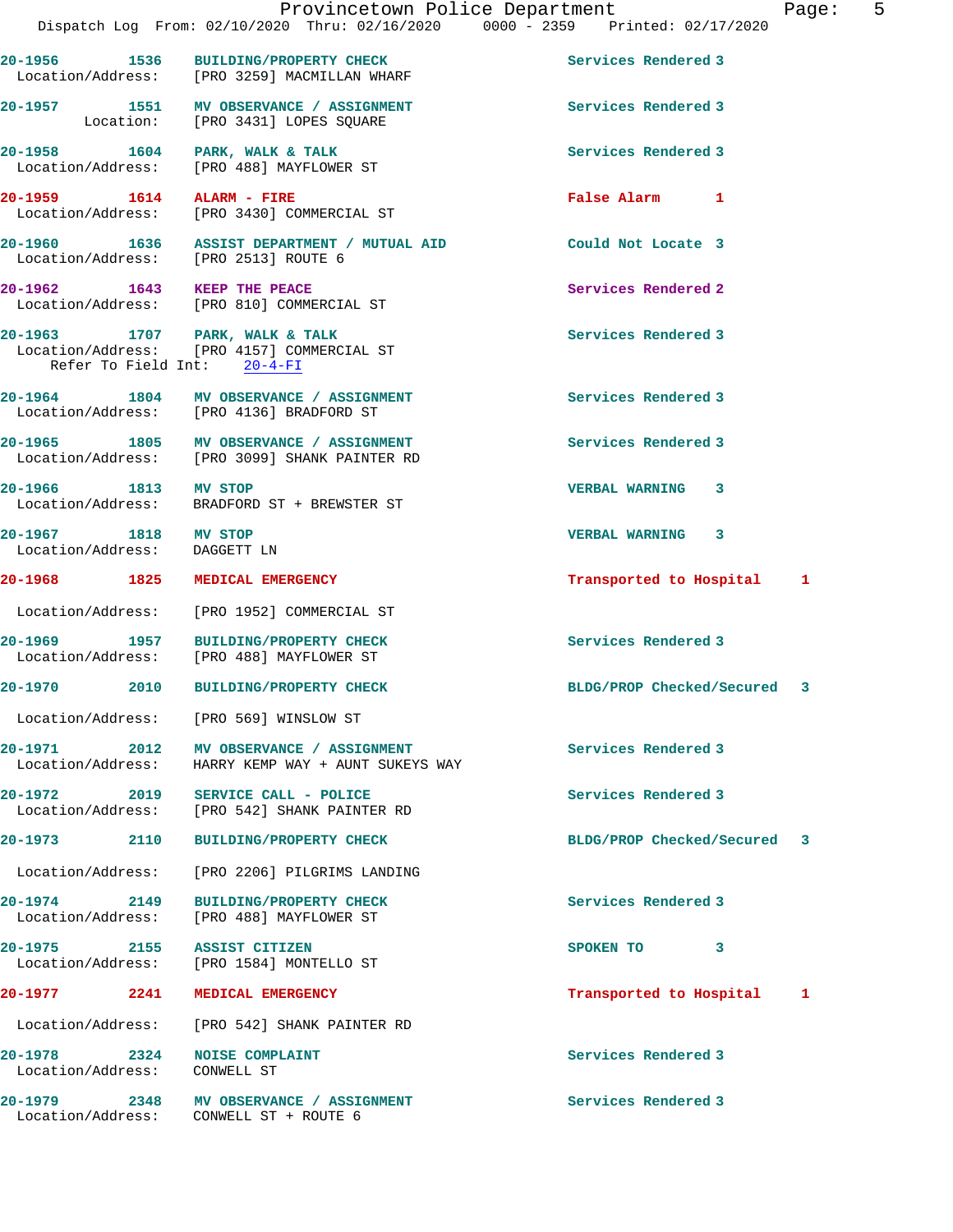| 20-1980 2358 MV STOP<br>Location/Address: [PRO 2518] ROUTE 6 |                                                                                    | <b>VERBAL WARNING</b><br>3  |  |
|--------------------------------------------------------------|------------------------------------------------------------------------------------|-----------------------------|--|
| For Date: $02/12/2020$ - Wednesday                           |                                                                                    |                             |  |
| 20-1981 0016                                                 | MV STOP<br>Location/Address: RACE POINT RD + STABLE PATH                           | VERBAL WARNING 3            |  |
| 20-1982<br>Location/Address:                                 | 0050 MV OBSERVANCE / ASSIGNMENT<br>[PRO 37] BRADFORD ST                            | Services Rendered 3         |  |
| 20-1983 0157                                                 | <b>BUILDING/PROPERTY CHECK</b>                                                     | BLDG/PROP Checked/Secured 3 |  |
|                                                              | Location/Address: [PRO 2898] JEROME SMITH RD                                       |                             |  |
| 20-1984 0209<br>Location/Address:                            | <b>BUILDING/PROPERTY CHECK</b><br>[PRO 526] RYDER ST EXT                           | Services Rendered 3         |  |
| 20-1985 0222                                                 | <b>BUILDING/PROPERTY CHECK</b>                                                     | BLDG/PROP Checked/Secured 3 |  |
| Location/Address:                                            | [PRO 569] WINSLOW ST                                                               |                             |  |
| 20-1986 0230                                                 | <b>BUILDING/PROPERTY CHECK</b>                                                     | BLDG/PROP Checked/Secured 3 |  |
| Location/Address:                                            | FRO 5191 RACE POINT RD                                                             |                             |  |
| 20-1987 0239<br>Location/Address:                            | <b>BUILDING/PROPERTY CHECK</b><br>[PRO 2490] PROVINCELANDS RD                      | Services Rendered 3         |  |
| 20-1988 0600                                                 | <b>BUILDING/PROPERTY CHECK</b>                                                     | BLDG/PROP Checked/Secured 3 |  |
| Location/Address:                                            | [PRO 530] SHANK PAINTER RD                                                         |                             |  |
| 20-1989 0611                                                 | <b>BUILDING/PROPERTY CHECK</b>                                                     | BLDG/PROP Checked/Secured 3 |  |
|                                                              | Location/Address: [PRO 3259] MACMILLAN WHARF                                       |                             |  |
| 0810<br>20-1990<br>Location/Address:                         | AT SCHOOL<br>[PRO 569] WINSLOW ST                                                  | Services Rendered 3         |  |
| 20-1991 0811 AT SCHOOL                                       | Location/Address: [PRO 488] MAYFLOWER ST                                           | Services Rendered 3         |  |
| $20 - 1992$<br>$\overline{0842}$                             | <b>ANIMAL CALL</b><br>Location/Address: [PRO 3296] SHANK PAINTER RD                | Services Rendered 2         |  |
|                                                              |                                                                                    | No Action Required<br>1     |  |
|                                                              | Location/Address: [PRO 3266] RACE POINT RD                                         |                             |  |
| 20-1994 0932 ANIMAL CALL                                     | Location: [OT] AMAZING ANIMALS                                                     | Services Rendered 2         |  |
| Location/Address: [PRO 2521] ROUTE 6                         | 20-1995 0938 MV OBSERVANCE / ASSIGNMENT                                            | Services Rendered 3         |  |
| 20-1996 1004 MV STOP<br>Location/Address: ROUTE 6 + SNAIL RD |                                                                                    | <b>VERBAL WARNING 3</b>     |  |
| 20-1997 1019 BIKE - GENERAL                                  | Location/Address: [PRO 3259] MACMILLAN WHARF                                       | $\mathbf{2}$<br>SPOKEN TO   |  |
| 20-1998 1315 PARK, WALK & TALK                               | Location/Address: [PRO 537] SHANK PAINTER RD                                       | Services Rendered 3         |  |
| 20-1999 1332 ANIMAL CALL                                     | Location/Address: [PRO 3259] MACMILLAN WHARF                                       | Services Rendered 2         |  |
|                                                              | 20-2001 1507 LARCENY / FORGERY / FRAUD<br>Location/Address: [PRO 3500] STABLE PATH | $\mathbf{2}$<br>SPOKEN TO   |  |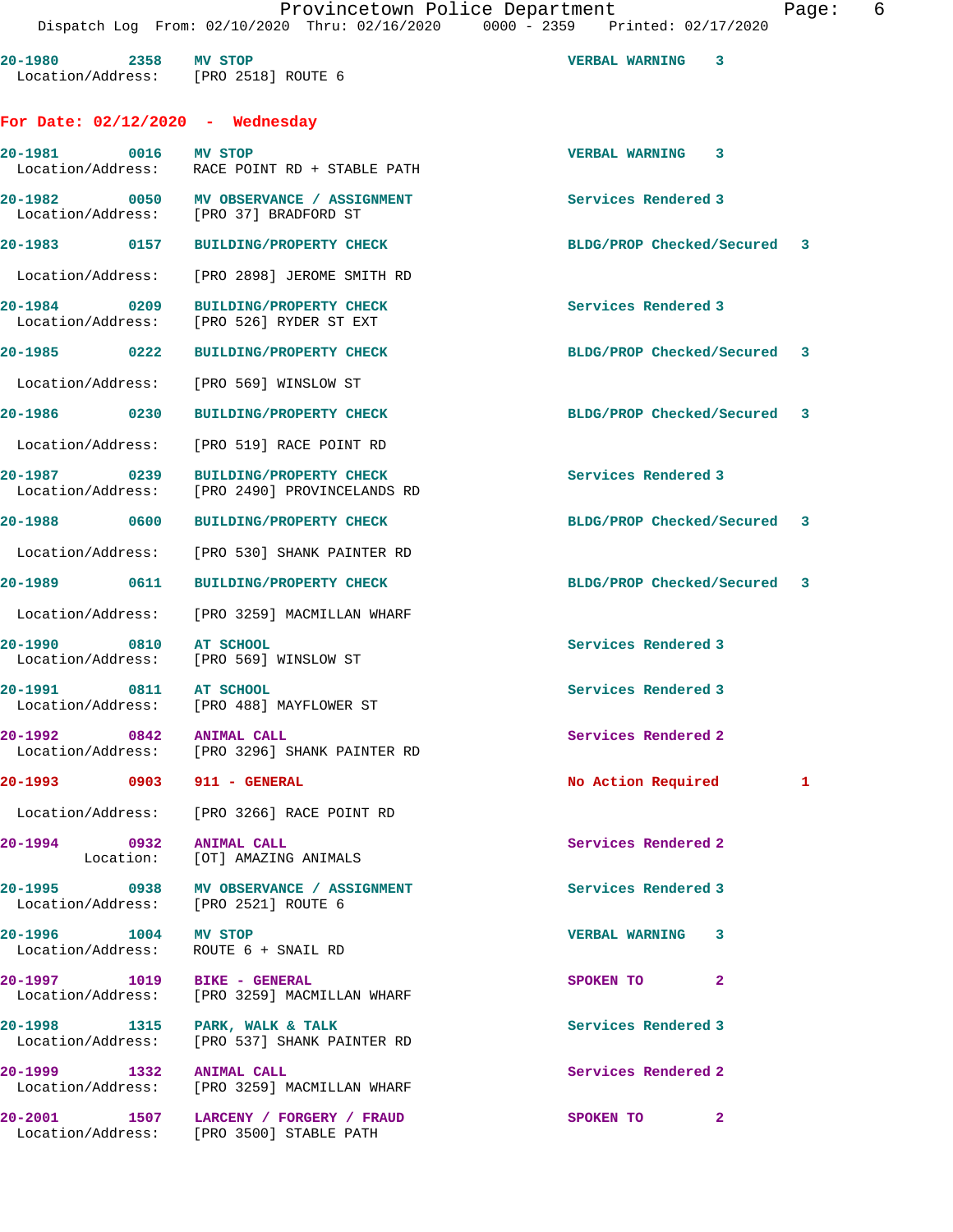| 20-2002<br>1511                   | SERVICE CALL - POLICE<br>Location/Address: [PRO 569] WINSLOW ST                 | Services Rendered 3         |   |
|-----------------------------------|---------------------------------------------------------------------------------|-----------------------------|---|
| 20-2003 1636 MV STOP              | Location/Address: [PRO 146] COMMERCIAL ST                                       | VERBAL WARNING 3            |   |
|                                   | 20-2004 1716 MV OBSERVANCE / ASSIGNMENT<br>Location/Address: [PRO 3440] ROUTE 6 | Services Rendered 3         |   |
| 20-2005 1837                      | MEDICAL EMERGENCY                                                               | Transported to Hospital 1   |   |
|                                   | Location/Address: [PRO 943] HARRY KEMP WAY                                      |                             |   |
| 20-2006 1934 BAR CHECK            | Location/Address: [PRO 2737] COMMERCIAL ST                                      | Services Rendered 3         |   |
| 20-2007 2015 SERVE WARRANT        | Location/Address: [PRO 716] BRADFORD ST<br>Refer To Arrest: 20-13-AR            | $Arrest(s)$ Made $3$        |   |
| 20-2008 2216 MEDICAL EMERGENCY    |                                                                                 | Transported to Hospital 1   |   |
|                                   | Location/Address: [PRO 542] SHANK PAINTER RD                                    |                             |   |
| For Date: $02/13/2020$ - Thursday |                                                                                 |                             |   |
|                                   | 20-2010 0005 BUILDING/PROPERTY CHECK                                            | BLDG/PROP Checked/Secured 3 |   |
|                                   | Location/Address: [PRO 1952] COMMERCIAL ST                                      |                             |   |
| Location/Address:                 | 20-2009 0009 MV OBSERVANCE / ASSIGNMENT<br>ROUTE 6 + SNAIL RD                   | Services Rendered 3         |   |
| 20-2011 0015 PARK, WALK & TALK    | Location: [PRO 3431] CENTER ROAM                                                | Services Rendered 3         |   |
| $20 - 2012$<br>0020               | <b>BAR CHECK</b>                                                                | BLDG/PROP Checked/Secured 3 |   |
|                                   | Location/Address: [PRO 399] COMMERCIAL ST                                       |                             |   |
| 20-2013 0020                      | ALARM - GENERAL<br>Location/Address: [PRO 3166] SHANK PAINTER RD                | False Alarm 1               |   |
| 20-2014 0110<br>Location/Address: | MV OBSERVANCE / ASSIGNMENT<br>BRADFORD ST + HIGH POLE HILL                      | Services Rendered 3         |   |
| 20-2015 0131                      | <b>BUILDING/PROPERTY CHECK</b><br>Location/Address: [PRO 526] RYDER ST EXT      | Services Rendered 3         |   |
| 20-2016 0136                      | <b>BUILDING/PROPERTY CHECK</b>                                                  | BLDG/PROP Checked/Secured   | 3 |
| Location/Address:                 | [PRO 182] COMMERCIAL ST                                                         |                             |   |
| 20-2017 0151<br>Location/Address: | <b>BUILDING/PROPERTY CHECK</b><br>[PRO 2490] PROVINCELANDS RD                   | Services Rendered 3         |   |
| Location/Address:                 | BRADFORD ST + ANTHONY ST                                                        | Services Rendered 3         |   |
| 20-2019 0221                      | <b>BUILDING/PROPERTY CHECK</b>                                                  | BLDG/PROP Checked/Secured 3 |   |
| Location/Address:                 | MEADOW RD                                                                       |                             |   |
| 20-2020<br>0506                   | <b>BUILDING/PROPERTY CHECK</b>                                                  | BLDG/PROP Checked/Secured 3 |   |
|                                   | Location/Address: [PRO 3287] ROUTE 6                                            |                             |   |
| 20-2021 0527<br>Location/Address: | MV OBSERVANCE / ASSIGNMENT<br>ROUTE 6 + HOWLAND ST                              | Services Rendered 3         |   |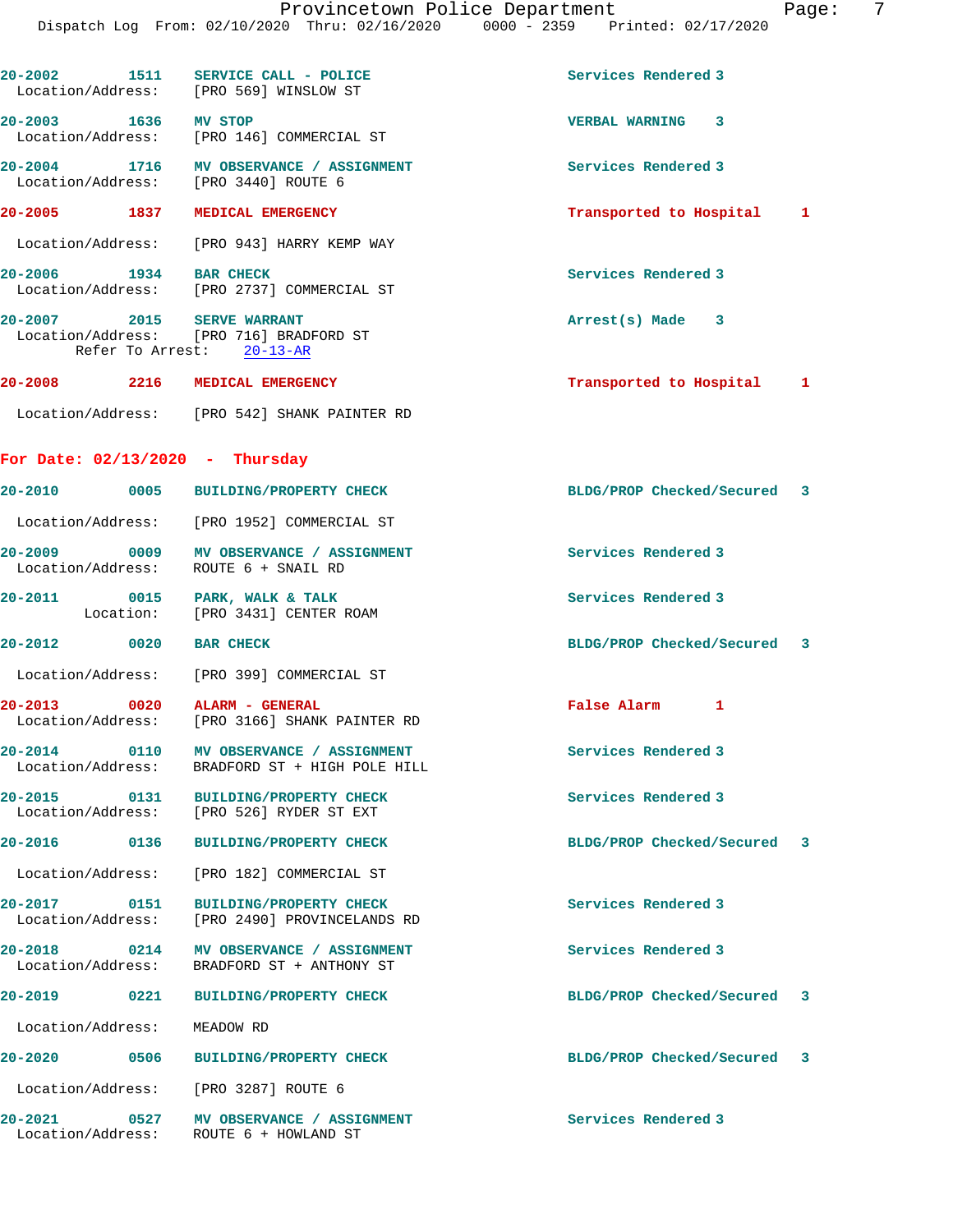|                                                | 20-2022 0552 BUILDING/PROPERTY CHECK<br>Location/Address: [PRO 2483] COMMERCIAL ST  | Services Rendered 3         |   |
|------------------------------------------------|-------------------------------------------------------------------------------------|-----------------------------|---|
|                                                | 20-2023 0607 MV OBSERVANCE / ASSIGNMENT<br>Location/Address: [PRO 4136] BRADFORD ST | Services Rendered 3         |   |
| 20-2024 0612 FOLLOW UP                         | Location/Address: [PRO 542] SHANK PAINTER RD                                        | Services Rendered 2         |   |
| 20-2025 0736 GENERAL INFO<br>Location/Address: | COURT ST + COMMERCIAL ST                                                            | Services Rendered 3         |   |
|                                                | 20-2028 0810 FIRE - STRUCTURE<br>Location/Address: [PRO 1515] BRADFORD ST           | Services Rendered 1         |   |
|                                                | 20-2026 0811 BUILDING/PROPERTY CHECK<br>Location/Address: [PRO 447] JEROME SMITH RD | Services Rendered 3         |   |
| 20-2027 0812                                   | <b>BUILDING/PROPERTY CHECK</b><br>Location/Address: [PRO 2512] JEROME SMITH RD      | Services Rendered 3         |   |
|                                                | 20-2029 0816 SERVICE CALL - POLICE<br>Location/Address: [PRO 569] WINSLOW ST        | Services Rendered 3         |   |
|                                                | 20-2031 0840 ESCORT / TRANSPORT                                                     | Transferred Custody         | 3 |
|                                                | Location/Address: [ORL 1] ROCK HARBOR RD<br>Refer To Arrest: 20-13-AR               |                             |   |
|                                                | 20-2030 0841 PARK, WALK & TALK<br>Location/Address: [PRO 488] MAYFLOWER ST          | Services Rendered 3         |   |
|                                                | 20-2032 0950 PARKING COMPLAINT<br>Location/Address: [PRO 3771] COMMERCIAL ST        | Services Rendered 3         |   |
|                                                | 20-2033 0952 MEDICAL EMERGENCY                                                      | Transported to Hospital 1   |   |
|                                                | Location/Address: [PRO 440] HARRY KEMP WAY                                          |                             |   |
| 20-2034 0957                                   | BUILDING/PROPERTY CHECK                                                             | BLDG/PROP Checked/Secured 3 |   |
|                                                | Location/Address: [PRO 3430] COMMERCIAL ST                                          |                             |   |
| 20-2035 1026                                   | MV OBSERVANCE / ASSIGNMENT<br>Location/Address: ROUTE 6 + SNAIL RD                  | Services Rendered 3         |   |
| 20-2036 1039                                   | MV STOP<br>Location/Address: [PRO 99] COMMERCIAL ST                                 | <b>VERBAL WARNING</b><br>3  |   |
| 20-2037 1057 GENERAL INFO                      | Location/Address: [PRO 2558] BRADFORD ST                                            | Services Rendered 3         |   |
| 20-2038 1111 MV STOP                           | Location/Address: [PRO 3909] BRADFORD ST                                            | <b>VERBAL WARNING</b><br>3  |   |
|                                                | 20-2039 1224 ASSIST CITIZEN<br>Location/Address: [PRO 1696] BAYBERRY AVE            | Services Rendered 3         |   |
|                                                | 20-2040 1317 MV OBSERVANCE / ASSIGNMENT<br>Location/Address: CONWELL ST + ROUTE 6   | Services Rendered 3         |   |
| 20-2041 1401 MV COLLISION                      | Location/Address: [PRO 3222] ALDEN ST<br>Refer To Accident: 20-6-AC                 | Services Rendered 1         |   |
| 20-2042 1424 ALARM - FIRE                      |                                                                                     | Referred to Other Agency 1  |   |
|                                                |                                                                                     |                             |   |
|                                                | Location/Address: [PRO 18] BRADFORD ST                                              |                             |   |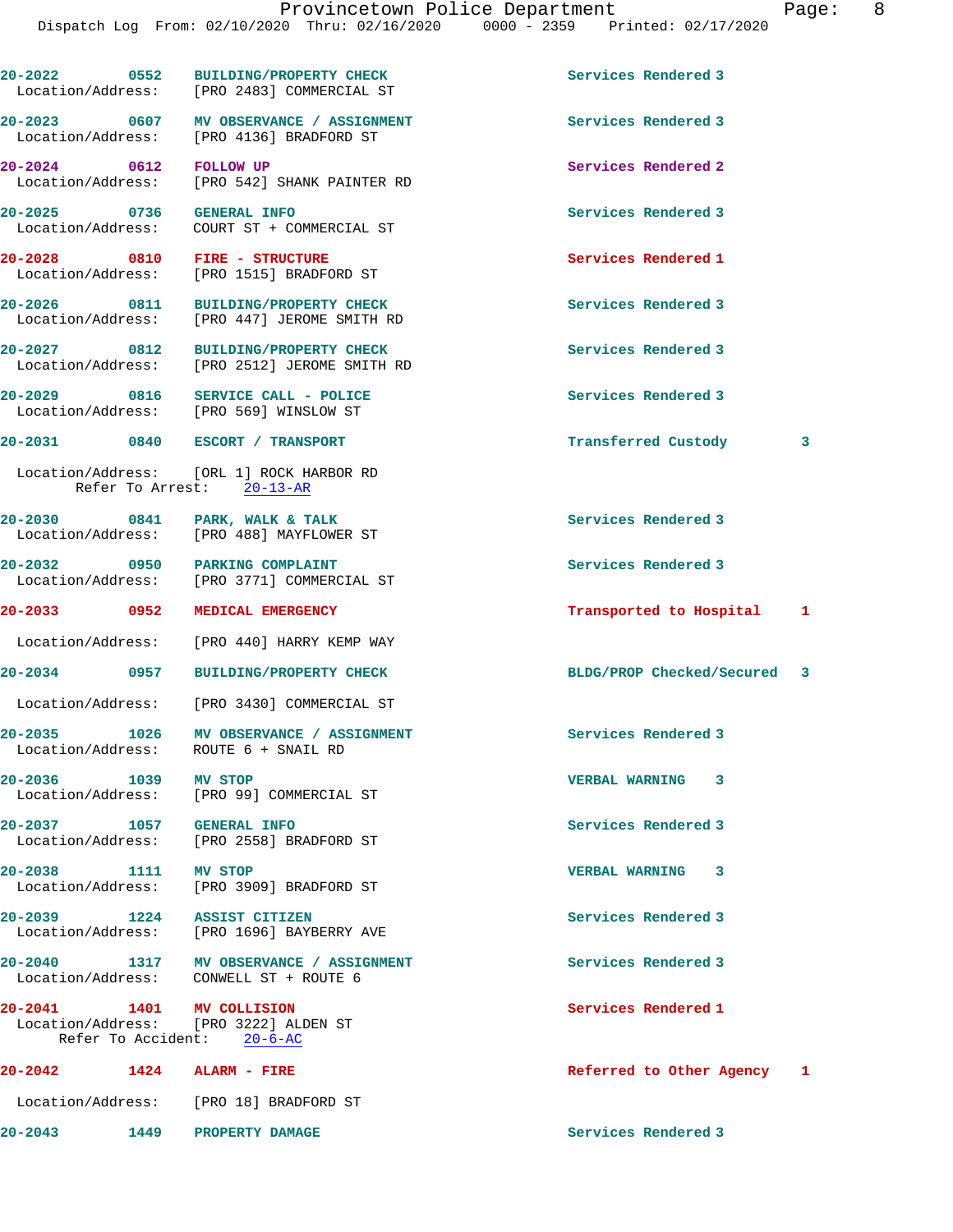|                                  |      | Provincetown Police Department<br>Dispatch Log From: 02/10/2020 Thru: 02/16/2020 0000 - 2359 Printed: 02/17/2020 |                             | Page: | 9 |
|----------------------------------|------|------------------------------------------------------------------------------------------------------------------|-----------------------------|-------|---|
|                                  |      | Location/Address: [PRO 120] COMMERCIAL ST                                                                        |                             |       |   |
| $20 - 2044$<br>Location/Address: |      | 1701 MV OBSERVANCE / ASSIGNMENT<br>ROUTE 6 + SNAIL RD                                                            | Services Rendered 3         |       |   |
| $20 - 2045$<br>Location/Address: | 1736 | PARK, WALK & TALK<br>[PRO 105] COMMERCIAL ST                                                                     | Services Rendered 3         |       |   |
| $20 - 2046$                      | 1802 | <b>BUILDING/PROPERTY CHECK</b>                                                                                   | BLDG/PROP Checked/Secured 3 |       |   |
| Location/Address:                |      | [PRO 204] COMMERCIAL ST                                                                                          |                             |       |   |
| $20 - 2047$                      | 1917 | MEDICAL EMERGENCY                                                                                                | Transported to Hospital     | 1     |   |
| Location/Address:                |      | [PRO 503] PEARL ST                                                                                               |                             |       |   |
| $20 - 2048$                      | 1925 | <b>BAR CHECK</b>                                                                                                 | BLDG/PROP Checked/Secured 3 |       |   |
| Location/Address:                |      | [PRO 3117] COMMERCIAL ST                                                                                         |                             |       |   |
| $20 - 2049$<br>Location/Address: | 2119 | MV OBSERVANCE / ASSIGNMENT<br>[PRO 3440] ROUTE 6                                                                 | Services Rendered 3         |       |   |
| $20 - 2050$<br>Location/Address: | 2130 | <b>MISSING PERSON</b><br>[PRO 823] COMMERCIAL ST                                                                 | Services Rendered 1         |       |   |
|                                  |      |                                                                                                                  |                             |       |   |

**20-2051 2207 BUILDING/PROPERTY CHECK Services Rendered 3**  Location/Address: [PRO 2481] TREMONT ST

## **For Date: 02/14/2020 - Friday**

| 20-2053<br>Location/Address: | 0029 | <b>BUILDING/PROPERTY CHECK</b><br>[PRO 2977] COMMERCIAL ST | Services Rendered 3 |
|------------------------------|------|------------------------------------------------------------|---------------------|
| 20-2054<br>Location/Address: | 0042 | PARK, WALK & TALK<br>COMMERCIAL ST + RYDER ST              | Services Rendered 3 |
| 20-2056<br>Location/Address: | 0047 | <b>BAR CHECK</b><br>[PRO 3443] COMMERCIAL ST               | Services Rendered 3 |
| 20-2055                      | 0052 | <b>MV OBSERVANCE</b><br><b>ASSIGNMENT</b>                  | Services Rendered 3 |

Location/Address: ROUTE 6 + SNAIL RD

**20-2057 0148 BUILDING/PROPERTY CHECK BLDG/PROP Checked/Secured 3**

Location/Address: [PRO 440] HARRY KEMP WAY

**20-2059 0226 BUILDING/PROPERTY CHECK Services Rendered 3**  Location/Address: [PRO 2494] BRADFORD ST

**20-2058 0228 MEDICAL EMERGENCY PATIENT REFUSAL 1**  Location/Address: [PRO 542] SHANK PAINTER RD

**20-2060 0517 BUILDING/PROPERTY CHECK Services Rendered 3**  Location/Address: [PRO 2898] JEROME SMITH RD

**20-2061 0522 MV OBSERVANCE / ASSIGNMENT Services Rendered 3**  Location/Address: BRADFORD ST + STANDISH ST

**20-2062 0557 HAZARDS Removed Hazard 2**  Location/Address: CENTER ST + COMMERCIAL ST

**20-2063 0641 MEDICAL EMERGENCY PATIENT REFUSAL 1**  Location/Address: [PRO 658] MOZART AVE

20-2065 0812 PARK, WALK & TALK **Services Rendered 3** Location/Address: [PRO 488] MAYFLOWER ST

20-2066 0817 PARK, WALK & TALK **Services Rendered 3** Location/Address: [PRO 569] WINSLOW ST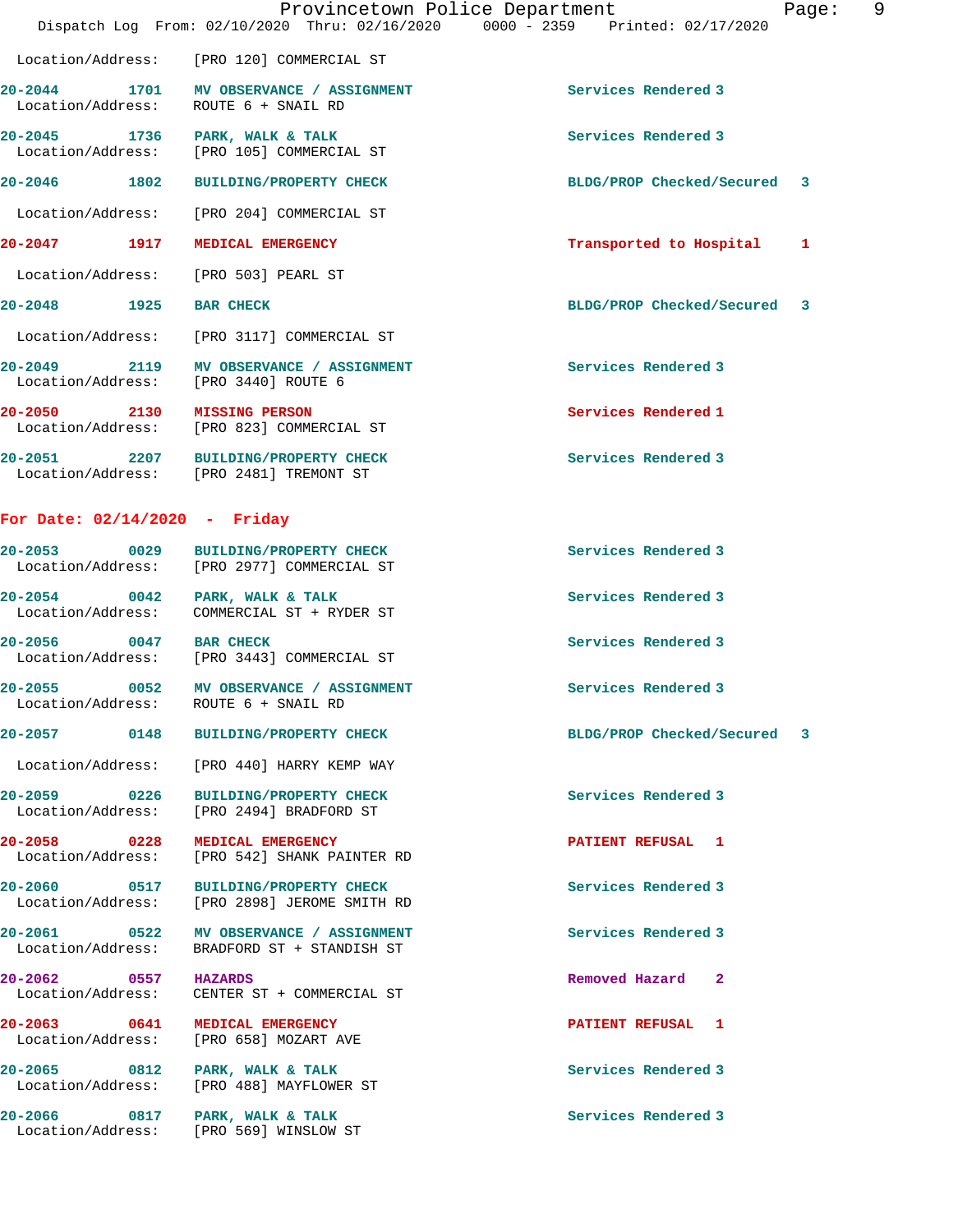Dispatch Log From: 02/10/2020 Thru: 02/16/2020 0000 - 2359 Printed: 02/17/2020

**20-2067 0836 ANIMAL CALL Unfounded 2**  Location/Address: [PRO 779] BROWNE ST **20-2068 0904 MEDICAL EMERGENCY Transported to Hospital 1** Location/Address: [PRO 658] MOZART AVE **20-2069 0941 SERVICE CALL - POLICE Services Rendered 3**  Location/Address: [PRO 285] COMMERCIAL ST **20-2070 0942 FUNERAL ESCORT Services Rendered 3**  [PRO 1645] HARRY KEMP WAY **20-2071 0955 MEDICAL EMERGENCY Transported to Hospital 1** Location/Address: [PRO 440] HARRY KEMP WAY **20-2073 1004 LOST BLACK PURSE Services Rendered 3**  Location/Address: [PRO 1196] BRADFORD ACRES RD **20-2074 1012 MV STOP Citation / Warning Issued 3** Location/Address: [PRO 2479] ROUTE 6 **20-2075 1016 KEEP THE PEACE Services Rendered 2**  Location/Address: [PRO 874] COMMERCIAL ST **20-2076 1036 KEEP THE PEACE Services Rendered 2**  Location/Address: [PRO 30] BRADFORD ST Refer To P/C: 20-14-AR **20-2077 1050 SENIOR LUNCHEON Services Rendered 3**  Location/Address: [PRO 488] MAYFLOWER ST **20-2079 1211 MEDICAL EMERGENCY Services Rendered 1**  Location/Address: [PRO 1012] NELSON AVE **20-2080 1316 ALARM - GENERAL Services Rendered 1**  [PRO 1885] FRANKLIN ST **20-2082 1429 BUILDING/PROPERTY CHECK BLDG/PROP Checked/Secured 3** Location/Address: [PRO 519] RACE POINT RD **20-2083 1453 SERVICE CALL - POLICE Services Rendered 3**  Location/Address: [PRO 569] WINSLOW ST **20-2084 1518 MEDICAL EMERGENCY Transported to Hospital 1** Location/Address: [PRO 440] HARRY KEMP WAY **20-2085 1551 ASSIST CITIZEN SPOKEN TO 3**  Location/Address: [PRO 810] COMMERCIAL ST **20-2087 1700 MEDICAL EMERGENCY Transported to Hospital 1** Location/Address: [PRO 3222] ALDEN ST **20-2088 1729 MV OBSERVANCE / ASSIGNMENT Services Rendered 3**  Location/Address: HOWLAND ST + BRADFORD ST **20-2090 1740 MV STOP No Action Required 3** Location/Address: BRADFORD ST + HANCOCK ST **20-2091 1749 NOISE COMPLAINT SPOKEN TO 3**  Location/Address: [PRO 3670] SHANK PAINTER RD **20-2092 1846 BUILDING/PROPERTY CHECK BLDG/PROP Checked/Secured 3**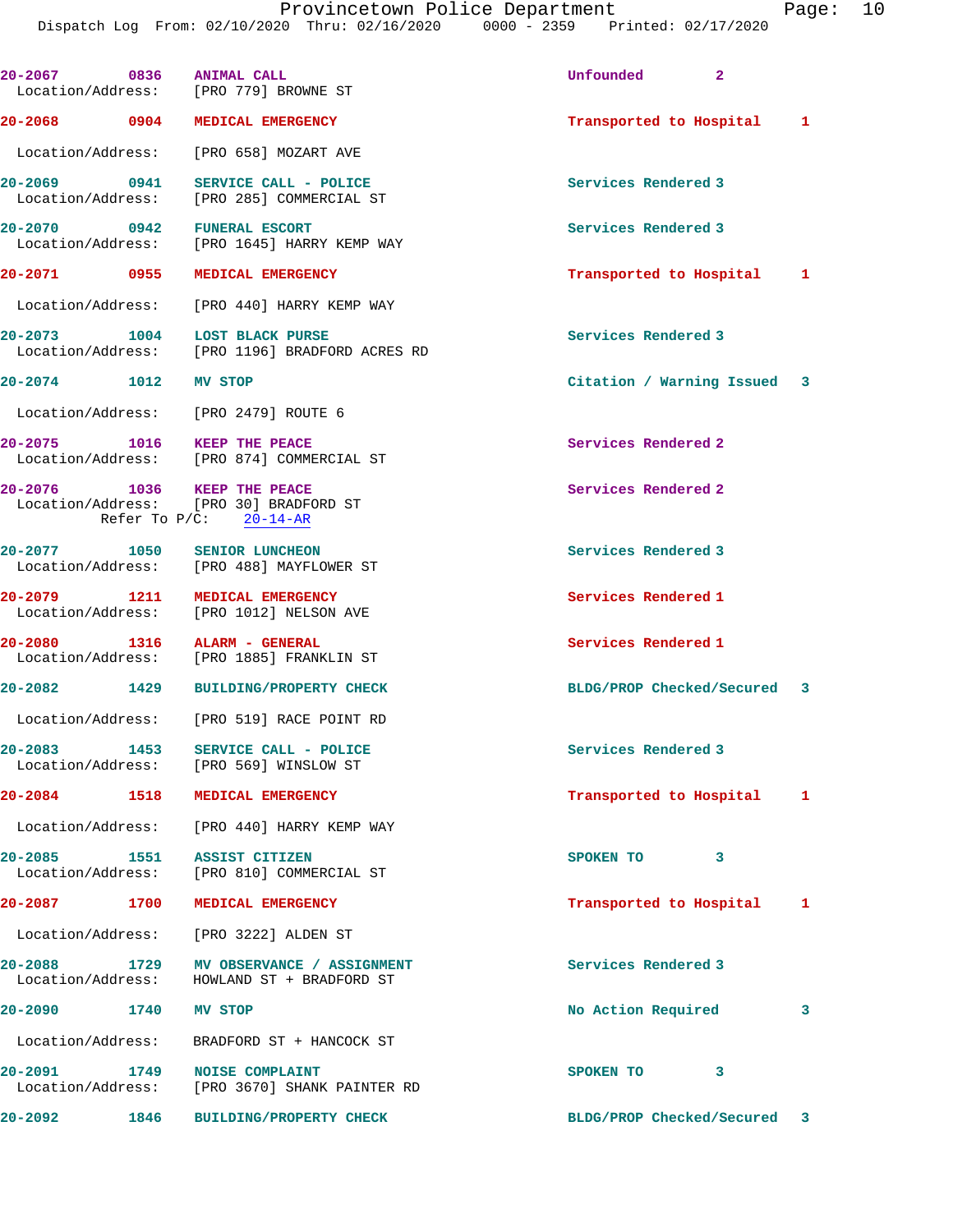|                                                                   |                                                                                       | Provincetown Police Department<br>Dispatch Log From: 02/10/2020 Thru: 02/16/2020 0000 - 2359 Printed: 02/17/2020 | 11<br>Page: |
|-------------------------------------------------------------------|---------------------------------------------------------------------------------------|------------------------------------------------------------------------------------------------------------------|-------------|
|                                                                   | Location/Address: [PRO 4136] BRADFORD ST                                              |                                                                                                                  |             |
| 20-2093 1912 ALARM - FIRE<br>Location/Address: [PRO 506] PEARL ST |                                                                                       | False Alarm 1                                                                                                    |             |
| Location/Address:                                                 | 20-2094 1956 MV OBSERVANCE / ASSIGNMENT<br>SNAIL RD + ROUTE 6                         | Services Rendered 3                                                                                              |             |
| 20-2095 1958<br>Location/Address: [PRO 521] ROUTE 6               | MV STOP                                                                               | VERBAL WARNING 3                                                                                                 |             |
|                                                                   | 20-2096 2150 BUILDING/PROPERTY CHECK<br>Location/Address: [PRO 2520] PRINCE ST        | Services Rendered 3                                                                                              |             |
| 20-2097 2320 MEDICAL EMERGENCY                                    |                                                                                       | Transported to Hospital 1                                                                                        |             |
| Location/Address: HOWLAND ST                                      |                                                                                       |                                                                                                                  |             |
| For Date: $02/15/2020 - Saturday$                                 |                                                                                       |                                                                                                                  |             |
|                                                                   | 20-2098 0001 BUILDING/PROPERTY CHECK<br>Location/Address: [PRO 2206] PILGRIMS LANDING | Services Rendered 3                                                                                              |             |
|                                                                   | 20-2099 0017 BUILDING/PROPERTY CHECK                                                  | BLDG/PROP Checked/Secured 3                                                                                      |             |
| Location/Address:                                                 | [PRO 3430] COMMERCIAL ST                                                              |                                                                                                                  |             |
|                                                                   | 20-2100 0056 MV OBSERVANCE / ASSIGNMENT<br>Location/Address: BRADFORD ST + RYDER ST   | Services Rendered 3                                                                                              |             |
| 20-2101<br>Location/Address:                                      | 0111 MV OBSERVANCE / ASSIGNMENT<br>SHANK PAINTER RD + PROVINCE RD                     | Services Rendered 3                                                                                              |             |
| 20-2102 0152                                                      | MV STOP                                                                               | No Action Required                                                                                               | 3           |
| Location/Address: [PRO 3440] ROUTE 6                              |                                                                                       |                                                                                                                  |             |
| 20-2103                                                           | 0203 BUILDING/PROPERTY CHECK                                                          | BLDG/PROP Checked/Secured 3                                                                                      |             |
|                                                                   | Location/Address: [PRO 1778] SHANK PAINTER RD                                         |                                                                                                                  |             |
| 20-2104<br>$\sim$ 0207                                            | <b>BUILDING/PROPERTY CHECK</b>                                                        | BLDG/PROP Checked/Secured                                                                                        |             |
|                                                                   | Location/Address: [PRO 3259] MACMILLAN WHARF                                          |                                                                                                                  |             |
|                                                                   | 20-2105 0339 BUILDING/PROPERTY CHECK                                                  | BLDG/PROP Checked/Secured 3                                                                                      |             |
|                                                                   | Location/Address: [PRO 530] SHANK PAINTER RD                                          |                                                                                                                  |             |
| Location/Address: ROUTE 6 + SNAIL RD                              | 20-2106 0527 MV OBSERVANCE / ASSIGNMENT                                               | Services Rendered 3                                                                                              |             |
|                                                                   | 20-2107 0535 BUILDING/PROPERTY CHECK                                                  | BLDG/PROP Checked/Secured<br>-3                                                                                  |             |
|                                                                   | Location/Address: [PRO 1638] COMMERCIAL ST                                            |                                                                                                                  |             |
| Location/Address:                                                 | 20-2108 0550 MV OBSERVANCE / ASSIGNMENT<br>[PRO 4136] BRADFORD ST                     | Services Rendered 3                                                                                              |             |
|                                                                   | 20-2109 0559 PARK, WALK & TALK<br>Location/Address: [PRO 516] RACE POINT RD           | Services Rendered 3                                                                                              |             |
| 20-2110 0608 MV STOP<br>Location:                                 | [PRO 3431] LOPES SQUARE                                                               | VERBAL WARNING 3                                                                                                 |             |
|                                                                   | 20-2111 0706 BUILDING/PROPERTY CHECK<br>Location/Address: [PRO 2494] BRADFORD ST      | Services Rendered 3                                                                                              |             |
| 0727<br>20-2112                                                   | MV STOP                                                                               | Citation / Warning Issued 3                                                                                      |             |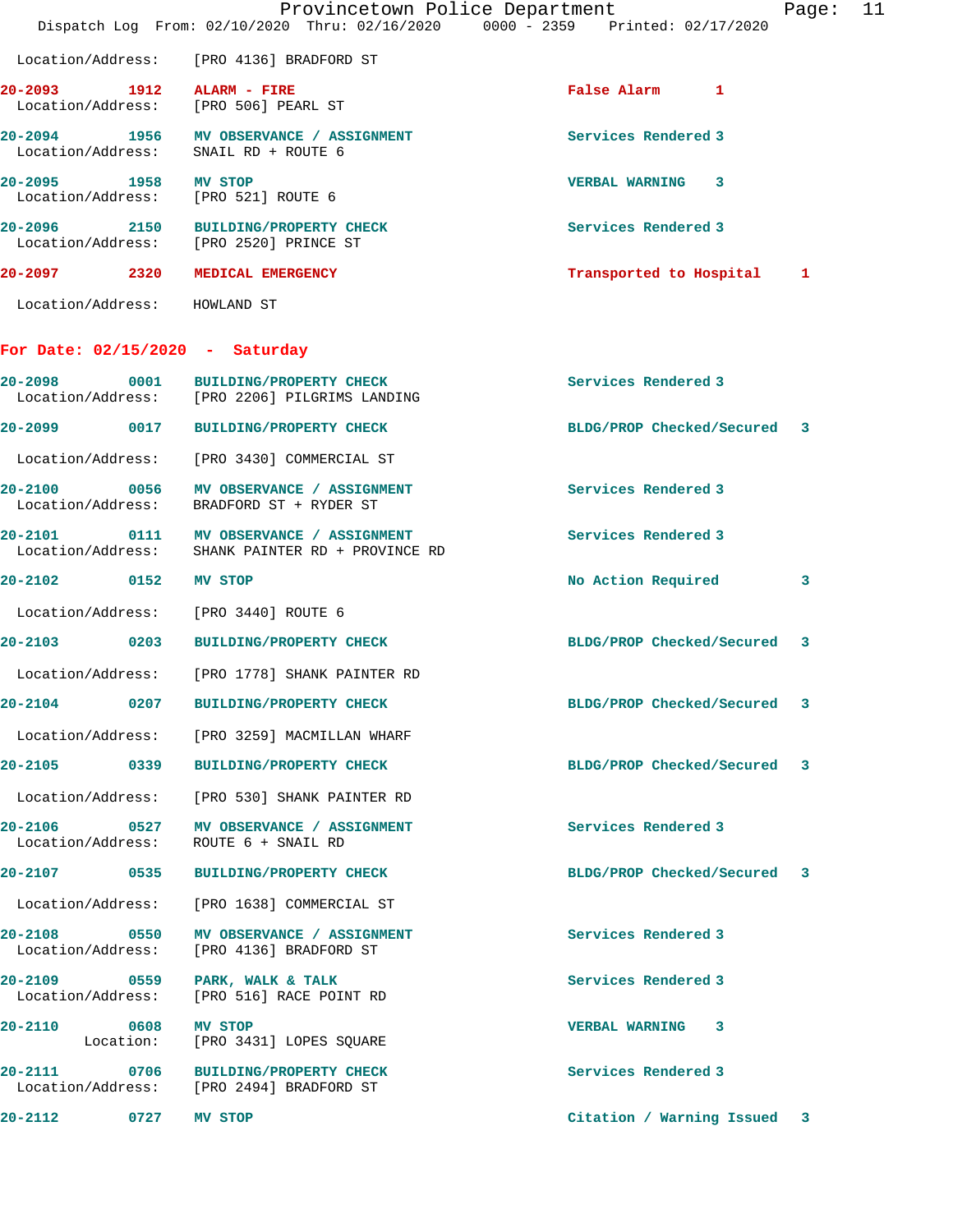|                                                       |      | Provincetown Police Department<br>Dispatch Log From: 02/10/2020 Thru: 02/16/2020 0000 - 2359 Printed: 02/17/2020 |                             | Page: | 12 |
|-------------------------------------------------------|------|------------------------------------------------------------------------------------------------------------------|-----------------------------|-------|----|
|                                                       |      | Location/Address: [PRO 2513] ROUTE 6                                                                             |                             |       |    |
|                                                       |      | 20-2113 0841 BUILDING/PROPERTY CHECK                                                                             | BLDG/PROP Checked/Secured 3 |       |    |
|                                                       |      | Location/Address: [PRO 2206] PILGRIMS LANDING                                                                    |                             |       |    |
|                                                       |      | 20-2114 0858 MV OBSERVANCE / ASSIGNMENT<br>Location/Address: ROUTE 6 + SNAIL RD                                  | Services Rendered 3         |       |    |
| Location/Address:                                     |      | 20-2115 0950 MV OBSERVANCE / ASSIGNMENT<br>COMMERCIAL ST + SNAIL RD                                              | Services Rendered 3         |       |    |
|                                                       |      | 20-2116 0955 PARK, WALK & TALK<br>Location/Address: [PRO 526] RYDER ST EXT                                       | Services Rendered 3         |       |    |
|                                                       |      | 20-2117 1004 MEDICAL EMERGENCY                                                                                   | Transported to Hospital 1   |       |    |
|                                                       |      | Location/Address: [PRO 440] HARRY KEMP WAY                                                                       |                             |       |    |
|                                                       |      | 20-2118 1010 BUILDING/PROPERTY CHECK                                                                             | BLDG/PROP Checked/Secured 3 |       |    |
|                                                       |      | Location/Address: [PRO 519] RACE POINT RD                                                                        |                             |       |    |
|                                                       |      | 20-2119 1040 MV STOP<br>Location/Address: [PRO 2479] ROUTE 6                                                     | VERBAL WARNING 3            |       |    |
| 20-2120 1143 MV STOP<br>Location/Address: BRADFORD ST |      |                                                                                                                  | VERBAL WARNING 3            |       |    |
|                                                       |      | 20-2122 1226 PARK, WALK & TALK<br>Location/Address: [PRO 4136] BRADFORD ST                                       | Services Rendered 3         |       |    |
| 20-2124 1245 PET PANTRY                               |      | Location/Address: [PRO 3296] SHANK PAINTER RD                                                                    | Services Rendered 3         |       |    |
|                                                       |      | 20-2125 1315 BUILDING/PROPERTY CHECK                                                                             | BLDG/PROP Checked/Secured 3 |       |    |
|                                                       |      | Location/Address: [PRO 3317] CEMETERY RD                                                                         |                             |       |    |
|                                                       |      | 20-2126 1319 PARK, WALK & TALK<br>Location/Address: [PRO 2500] COMMERCIAL ST                                     | Services Rendered 3         |       |    |
| 20-2127                                               | 1332 | MV STOP<br>Location/Address: [PRO 2479] ROUTE 6                                                                  | VERBAL WARNING 3            |       |    |
| 20-2128 1355 ANIMAL CALL                              |      | Location/Address: [PRO 3296] SHANK PAINTER RD                                                                    | Could Not Locate 2          |       |    |
|                                                       |      | 20-2129 1401 ASSIST CITIZEN<br>Location/Address: [PRO 781] CAPTAIN BERTIES WAY                                   | Services Rendered 3         |       |    |
| 20-2130 1551                                          |      | <b>BUILDING/PROPERTY CHECK</b><br>Location/Address: [PRO 3259] MACMILLAN WHARF                                   | Services Rendered 3         |       |    |
| 20-2131 1552 MV STOP                                  |      | Location/Address: STANDISH ST + FREEMAN ST                                                                       | VERBAL WARNING 3            |       |    |
| Location/Address:                                     |      | 20-2132 1727 PARK, WALK & TALK<br>COMMERCIAL ST                                                                  | Services Rendered 3         |       |    |
| 20-2133 1734 BAR CHECK                                |      |                                                                                                                  | BLDG/PROP Checked/Secured 3 |       |    |
|                                                       |      | Location/Address: [PRO 208] COMMERCIAL ST                                                                        |                             |       |    |
|                                                       |      | 20-2134 1748 MV OBSERVANCE / ASSIGNMENT<br>Location/Address: BRADFORD ST + RYDER ST                              | Services Rendered 3         |       |    |
| 20-2135 1817 MV STOP                                  |      |                                                                                                                  | Citation / Warning Issued 3 |       |    |
|                                                       |      | Location/Address: BRADFORD ST + COTTAGE ST                                                                       |                             |       |    |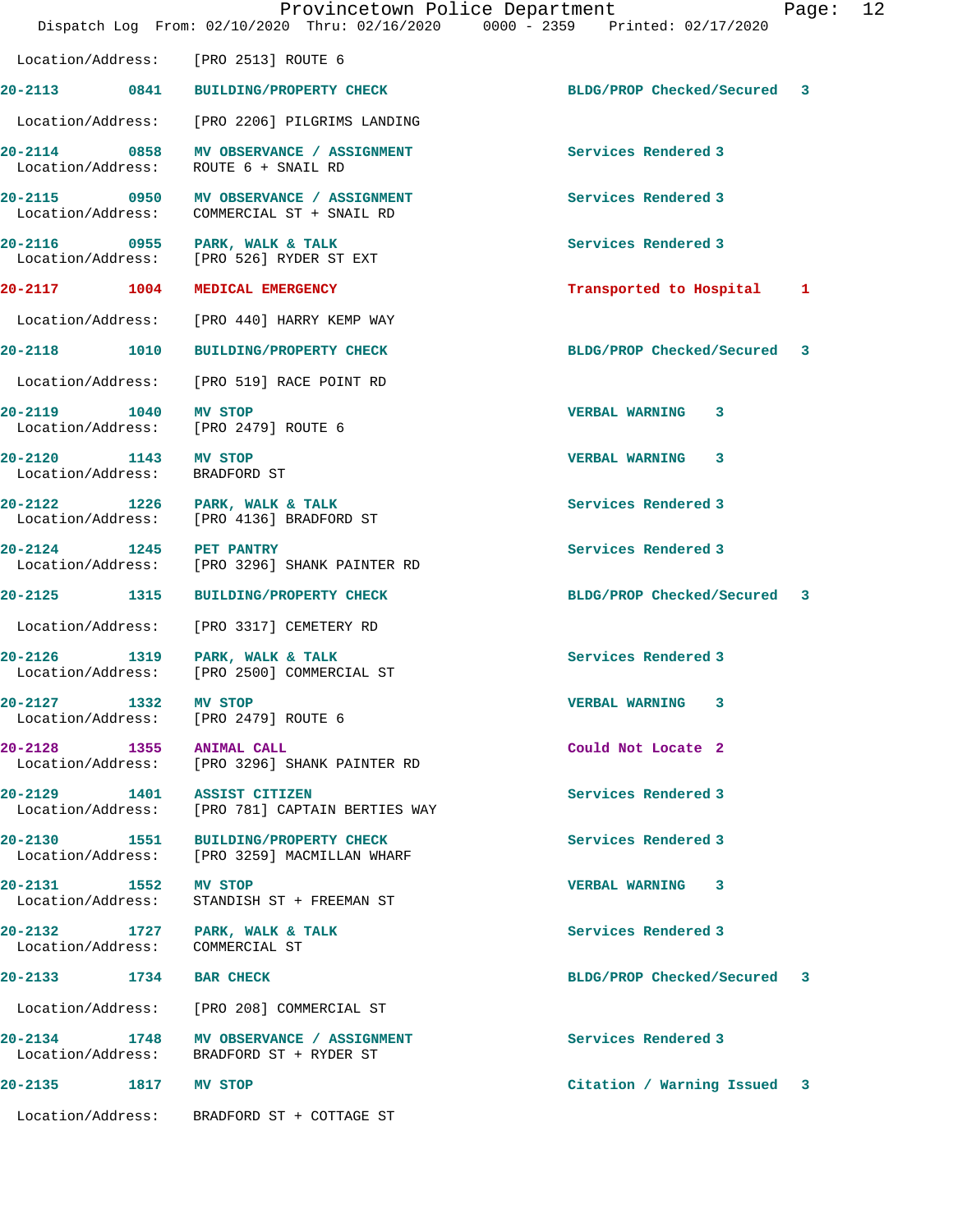| 20-2142 1921 911 - GENERAL      | Location/Address: [PRO 3146] NELSON AVE                                                  | SPOKEN TO 3                 |    |
|---------------------------------|------------------------------------------------------------------------------------------|-----------------------------|----|
| 20-2136 2025                    | BUILDING/PROPERTY CHECK<br>Location/Address: [PRO 2977] COMMERCIAL ST                    | Services Rendered 3         |    |
| 20-2137 2036                    | <b>BUILDING/PROPERTY CHECK</b><br>Location/Address: [PRO 526] RYDER ST EXT               | Services Rendered 3         |    |
| 20-2138 2038                    | PARK, WALK & TALK<br>Location/Address: [PRO 2500] COMMERCIAL ST                          | Services Rendered 3         |    |
| 20-2139 2044                    | PARK, WALK & TALK<br>Location/Address: [PRO 3908] COMMERCIAL ST                          | Services Rendered 3         |    |
|                                 | 20-2140 2055 MV OBSERVANCE / ASSIGNMENT<br>Location/Address: CONWELL ST + ROUTE 6        | Services Rendered 3         |    |
|                                 | 20-2141 2126 BUILDING/PROPERTY CHECK<br>Location/Address: [PRO 2540] RACE POINT RD       | Services Rendered 3         |    |
| 20-2143 2227                    | FIRE - OTHER                                                                             | Referred to Other Agency    | -1 |
|                                 | Location/Address: [PRO 208] COMMERCIAL ST                                                |                             |    |
| 20-2144 2309                    | <b>ASSIST CITIZEN</b><br>Location/Address: COMMERCIAL ST + PEARL ST                      | Services Rendered 3         |    |
|                                 | 20-2145 2324 BUILDING/PROPERTY CHECK                                                     | BLDG/PROP Checked/Secured 3 |    |
|                                 | Location/Address: [PRO 4157] COMMERCIAL ST                                               |                             |    |
|                                 | 20-2146 2329 MV OBSERVANCE / ASSIGNMENT<br>Location/Address: STANDISH ST + COMMERCIAL ST | Services Rendered 3         |    |
| For Date: $02/16/2020 -$ Sunday |                                                                                          |                             |    |
|                                 | 20-2147 0006 PARK, WALK & TALK<br>Location/Address: [PRO 3870] COMMERCIAL ST             | Services Rendered 3         |    |
| 20-2148 0019                    | <b>BAR CHECK</b><br>Location/Address: [PRO 3443] COMMERCIAL ST                           | Services Rendered 3         |    |
| 20-2149<br>0104                 | PARK, WALK & TALK<br>Location/Address: [PRO 182] COMMERCIAL ST                           | Services Rendered 3         |    |
| 20-2150                         | 0111 MV OBSERVANCE / ASSIGNMENT<br>Location/Address: [PRO 3004] BRADFORD ST              | Services Rendered 3         |    |
| 20-2151 0132 ASSIST CITIZEN     | Location/Address: [PRO 3004] BRADFORD ST                                                 | Services Rendered 3         |    |
| 20-2152                         | 0243 BUILDING/PROPERTY CHECK                                                             | BLDG/PROP Checked/Secured 3 |    |
|                                 | Location/Address: [PRO 1952] COMMERCIAL ST                                               |                             |    |
| 20-2153 0511                    | <b>BUILDING/PROPERTY CHECK</b>                                                           | BLDG/PROP Checked/Secured 3 |    |
|                                 | Location/Address: [PRO 1778] SHANK PAINTER RD                                            |                             |    |
| 20-2154 0518                    | <b>MV OBSERVANCE / ASSIGNMENT</b><br>Location/Address: SNAIL RD + COMMERCIAL ST          | Services Rendered 3         |    |
| 20-2155                         | 0548 BUILDING/PROPERTY CHECK                                                             | BLDG/PROP Checked/Secured 3 |    |
|                                 | Location/Address: [PRO 3259] MACMILLAN WHARF                                             |                             |    |
|                                 | 20-2156 0603 MV OBSERVANCE / ASSIGNMENT<br>Location/Address: [PRO 413] CONWELL ST        | Services Rendered 3         |    |
|                                 |                                                                                          |                             |    |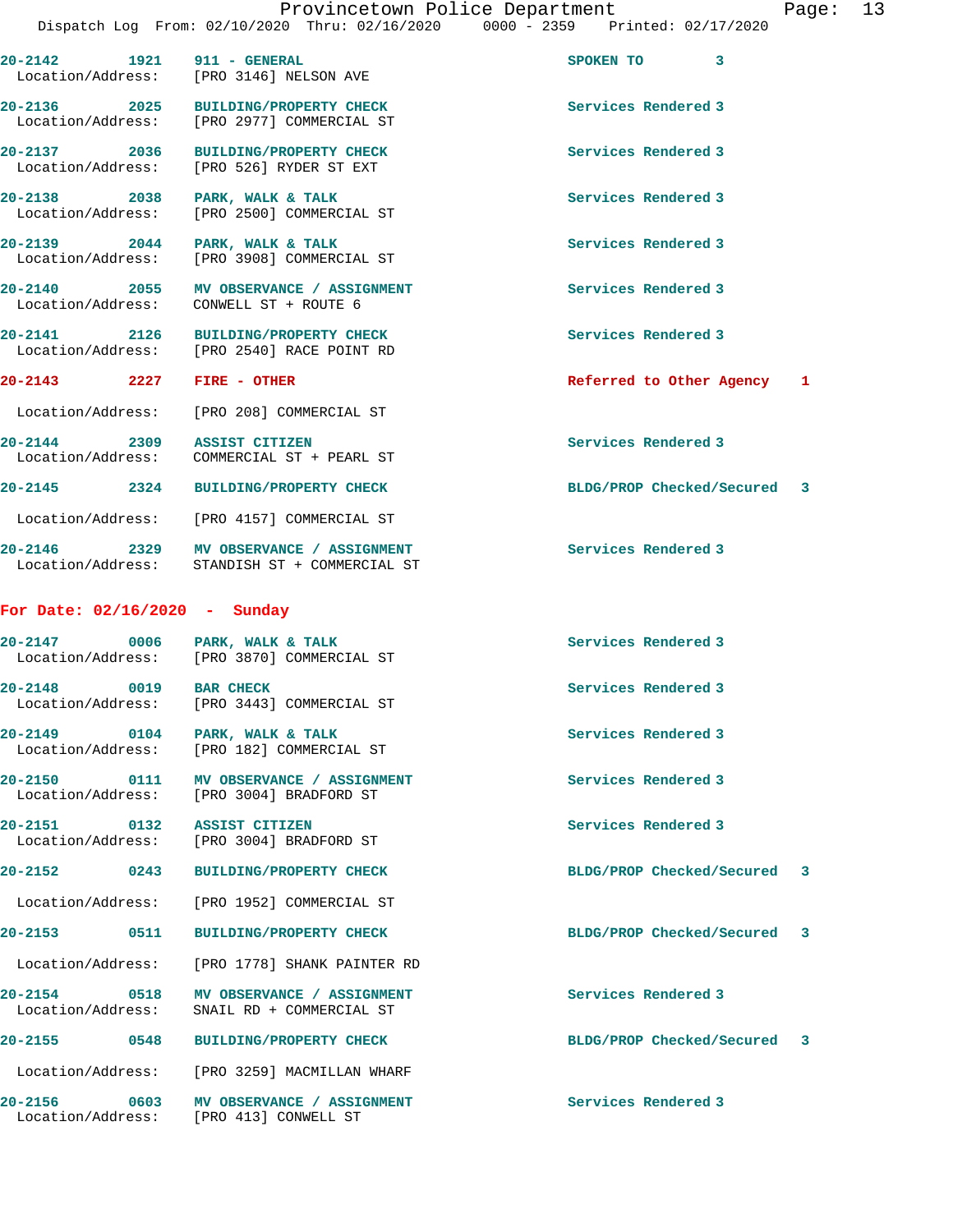|                                   |      | Provincetown Police Department<br>Dispatch Log From: 02/10/2020 Thru: 02/16/2020 0000 - 2359 Printed: 02/17/2020 |                            | Page: 14 |  |
|-----------------------------------|------|------------------------------------------------------------------------------------------------------------------|----------------------------|----------|--|
|                                   |      | 20-2157 0840 BUILDING/PROPERTY CHECK<br>Location/Address: [PRO 2494] BRADFORD ST                                 | Services Rendered 3        |          |  |
|                                   |      | 20-2158 0934 MV OBSERVANCE / ASSIGNMENT<br>Location/Address: [PRO 4136] BRADFORD ST                              | Services Rendered 3        |          |  |
|                                   |      | 20-2159 0937 MEDICAL EMERGENCY                                                                                   | Transported to Hospital 1  |          |  |
|                                   |      | Location/Address: [PRO 943] HARRY KEMP WAY                                                                       |                            |          |  |
| 20-2160 1057 ANIMAL CALL          |      |                                                                                                                  | Referred to Other Agency 2 |          |  |
|                                   |      | Location/Address: [PRO 525] COMMERCIAL ST                                                                        |                            |          |  |
|                                   |      | 20-2161 1124 MV OBSERVANCE / ASSIGNMENT<br>Location/Address: ROUTE 6 + SNAIL RD                                  | Services Rendered 3        |          |  |
|                                   |      | 20-2162 1247 MV STOP<br>Location/Address: [PRO 2521] ROUTE 6                                                     | VERBAL WARNING 3           |          |  |
|                                   |      | 20-2163 1328 MV STOP<br>Location/Address: [PRO 2479] ROUTE 6                                                     | VERBAL WARNING 3           |          |  |
|                                   |      | 20-2164 1549 BUILDING/PROPERTY CHECK<br>Location/Address: [PRO 3259] MACMILLAN WHARF                             | Services Rendered 3        |          |  |
|                                   |      | 20-2165 1559 PARK, WALK & TALK<br>Location/Address: [PRO 3870] COMMERCIAL ST                                     | Services Rendered 3        |          |  |
|                                   |      | 20-2166 1615 MV OBSERVANCE / ASSIGNMENT<br>Location/Address: [PRO 539] SHANK PAINTER RD                          | Services Rendered 3        |          |  |
| 20-2168 1626 MV STOP              |      | Location/Address: [PRO 2519] ROUTE 6                                                                             | <b>VERBAL WARNING 3</b>    |          |  |
|                                   |      | 20-2167 1628 MV OBSERVANCE / ASSIGNMENT<br>Location/Address: ROUTE 6 + SNAIL RD                                  | Services Rendered 3        |          |  |
| 20-2169 1702 DISORDERLY           |      | Location/Address: [PRO 105] COMMERCIAL ST                                                                        | SPOKEN TO 1                |          |  |
| 20-2170                           | 1727 | MV STOP                                                                                                          | No Action Required         | 3        |  |
|                                   |      | Location/Address: [PRO 2519] ROUTE 6                                                                             |                            |          |  |
| 20-2171 1737<br>Location/Address: |      | MV STOP<br>BRADFORD ST + HANCOCK ST                                                                              | <b>VERBAL WARNING</b><br>3 |          |  |
| 20-2172 1754                      |      | <b>MV STOP</b><br>Location/Address: [PRO 3296] SHANK PAINTER RD                                                  | <b>VERBAL WARNING</b><br>3 |          |  |
| 20-2173 1811<br>Location/Address: |      | MV STOP<br>[PRO 3296] SHANK PAINTER RD                                                                           | <b>VERBAL WARNING 3</b>    |          |  |
| 20-2174 1829 ANIMAL CALL          |      | Location/Address: [PRO 1660] FRANKLIN ST                                                                         | Services Rendered 2        |          |  |
| 20-2175                           |      | 1938 MV OBSERVANCE / ASSIGNMENT<br>Location/Address: ROUTE 6 + SNAIL RD                                          | Services Rendered 3        |          |  |
|                                   |      |                                                                                                                  |                            |          |  |

**20-2176 2006 BUILDING/PROPERTY CHECK Services Rendered 3**  Location/Address: [PRO 2977] COMMERCIAL ST

**20-2177 2010 BUILDING/PROPERTY CHECK Services Rendered 3**  Location/Address: [PRO 2540] RACE POINT RD

**20-2179 2013 MV STOP VERBAL WARNING 3** 

Location/Address: [PRO 2518] ROUTE 6

**20-2181 2015 SERVICE CALL - POLICE SPOKEN TO 3**  Location/Address: [PRO 542] SHANK PAINTER RD